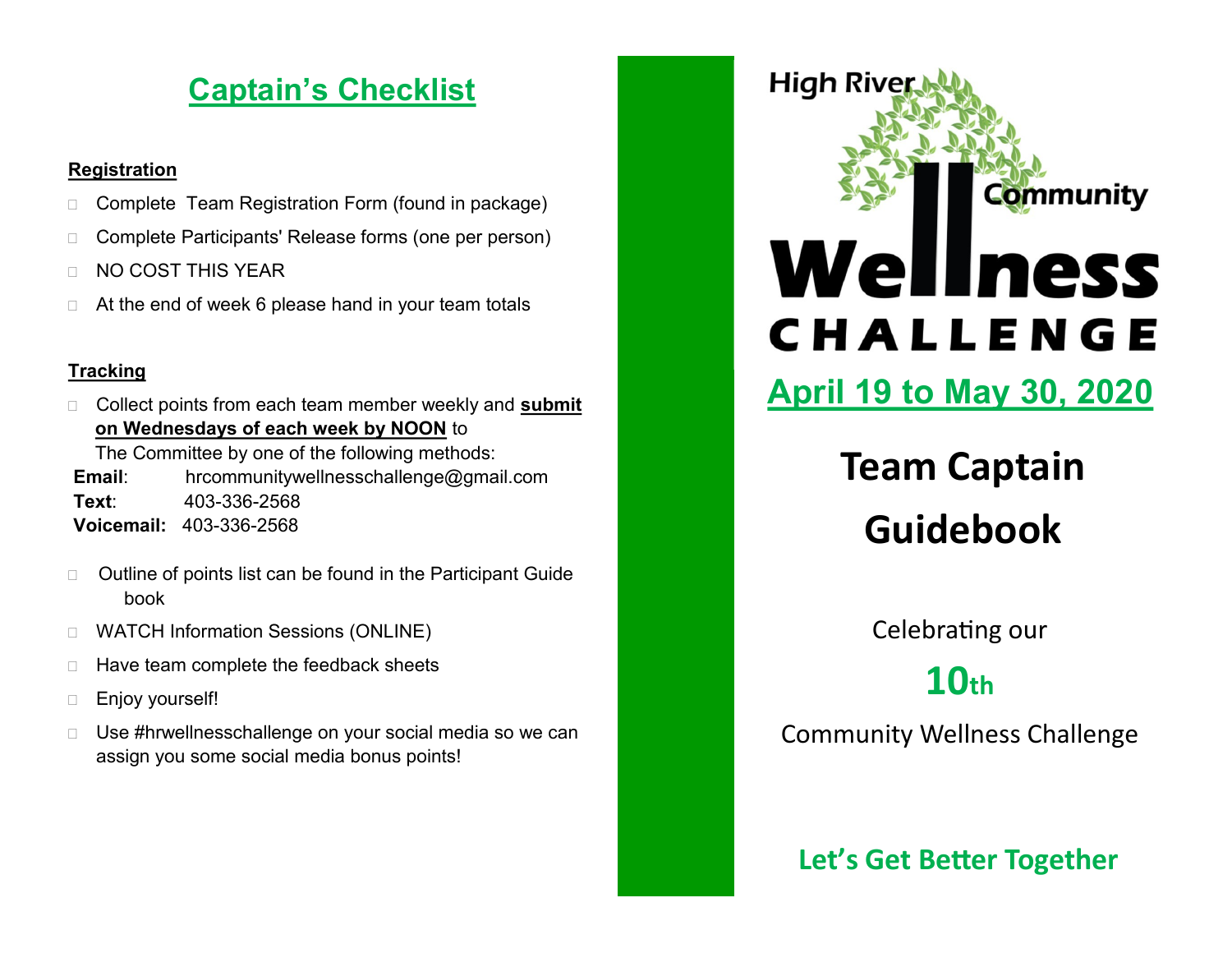| <b>Team Score Card</b> | Email, text, or voice mail your team totals to Our High<br>River by <b>NOON</b> on Wednesday of each week.                                |  |  |
|------------------------|-------------------------------------------------------------------------------------------------------------------------------------------|--|--|
| Team Name:             | Hand in this form at the end of the 6 weeks to Our High River by one<br>of the following methods:                                         |  |  |
|                        | Email:<br>hrcommunitywellnesschallenge@gmail.com                                                                                          |  |  |
| Team Captain:          | 403-336-2568<br>Text∶                                                                                                                     |  |  |
|                        | Voicemail: 403-335-2568                                                                                                                   |  |  |
| Contact:               | Any questions throughout the High River Community Wellness<br>Challenge may be directed to the Committee via the methods<br>listed above. |  |  |

| <b>Team</b>              | Week 1 | Week 2 | Week 3 | Week 4 | Week 5 | Week 6 | <b>Total</b>  |
|--------------------------|--------|--------|--------|--------|--------|--------|---------------|
| Members'<br><b>Names</b> |        |        |        |        |        |        | <b>Points</b> |
|                          |        |        |        |        |        |        |               |
|                          |        |        |        |        |        |        |               |
|                          |        |        |        |        |        |        |               |
|                          |        |        |        |        |        |        |               |
|                          |        |        |        |        |        |        |               |
|                          |        |        |        |        |        |        |               |
|                          |        |        |        |        |        |        |               |
|                          |        |        |        |        |        |        |               |
|                          |        |        |        |        |        |        |               |
| <b>TEAM</b>              |        |        |        |        |        |        |               |
| <b>TOTAL</b>             |        |        |        |        |        |        |               |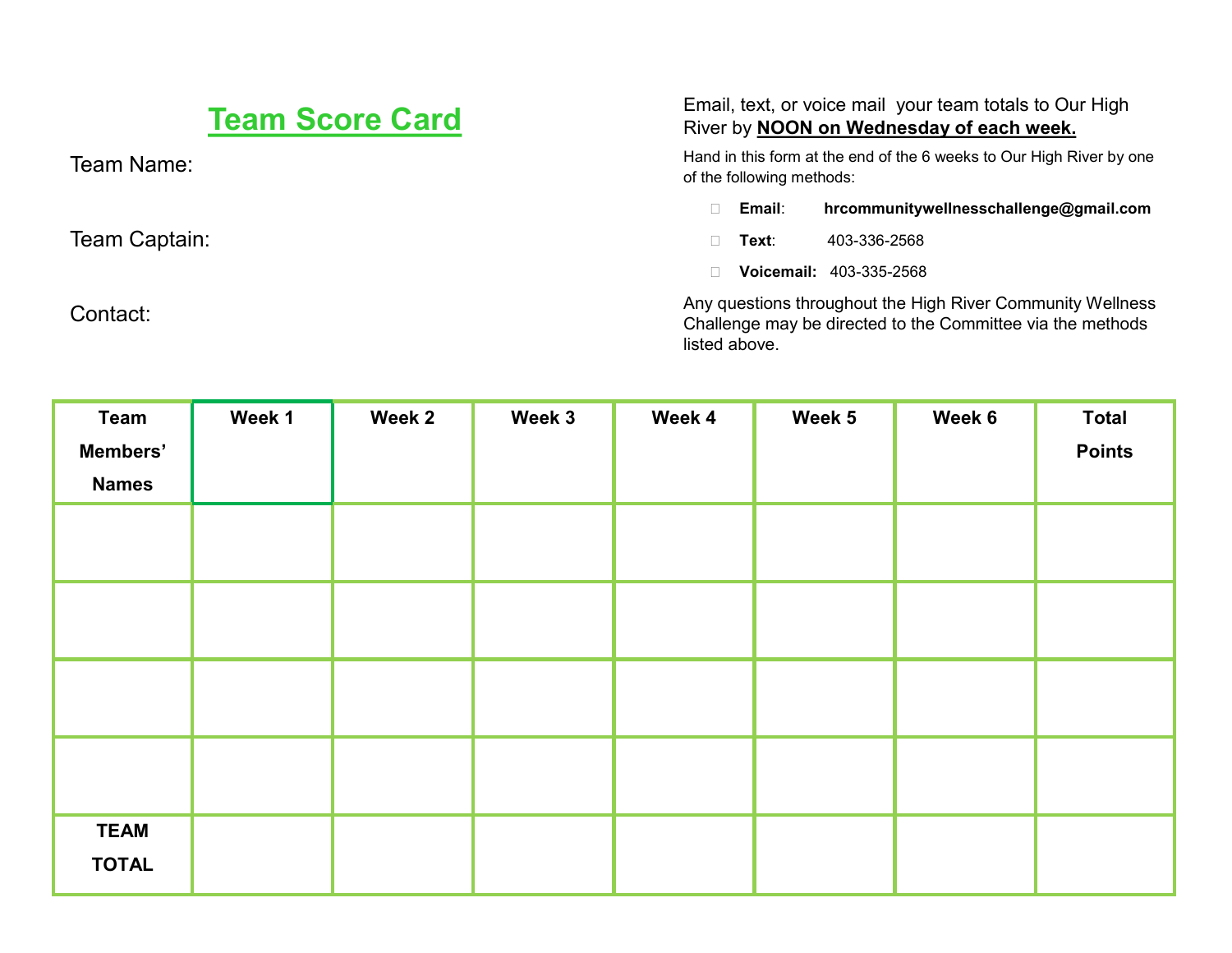## 10th High River Community Wellness Challenge<br>(Sunday, April 19 - Saturday, May 30, 2020)

**Team Registration Form** 

| Telephone #: ____________________________      | Age: ______________  |
|------------------------------------------------|----------------------|
|                                                |                      |
|                                                |                      |
| Telephone #: _________________________________ | Age: _______________ |
|                                                |                      |
|                                                |                      |
| Telephone #: ______________________________    | Age:                 |
|                                                |                      |
|                                                |                      |
| Telephone #: _________________________________ | Age: _______________ |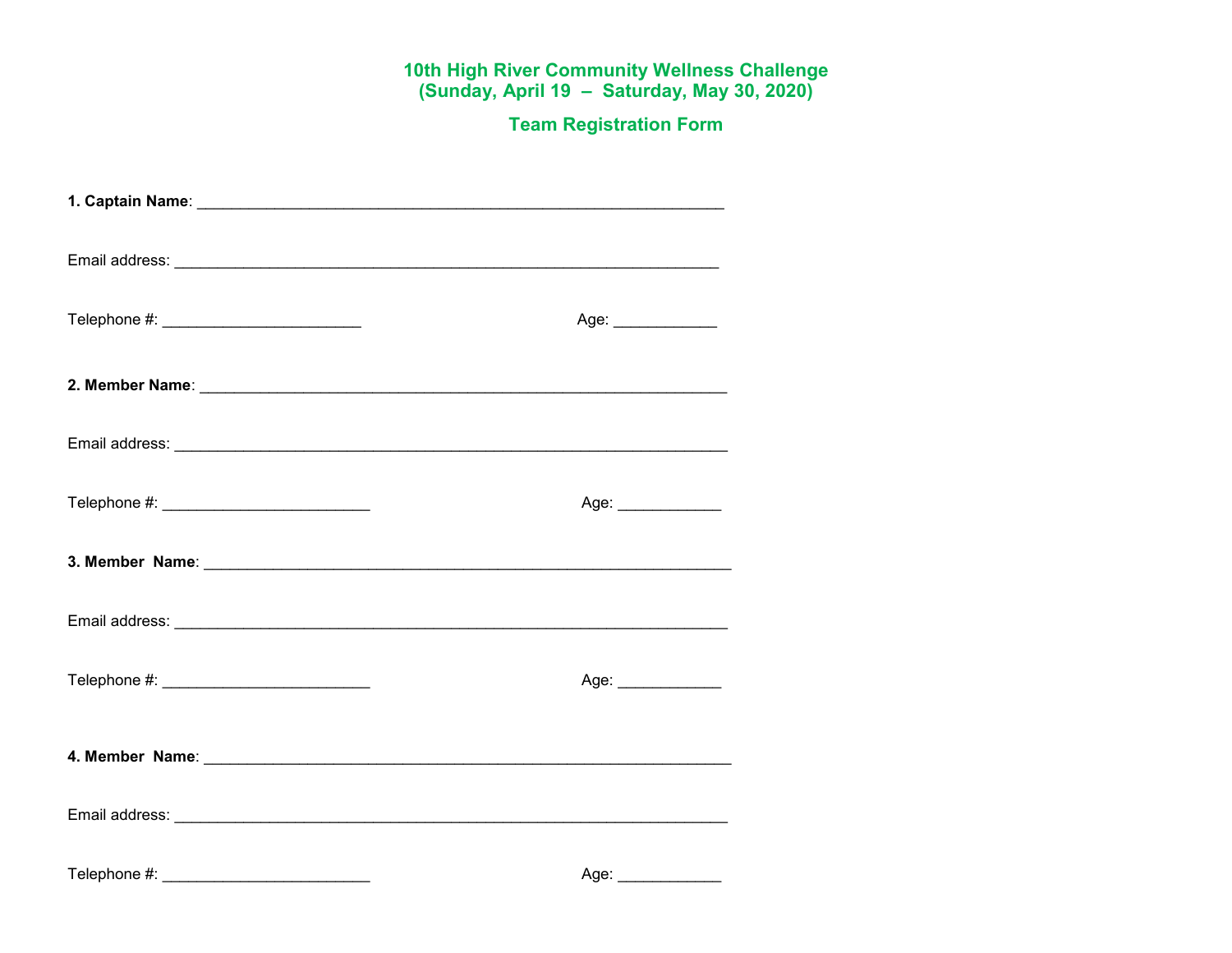#### **PARTICIPANTS' RELEASE TEAM NAME:**

I acknowledge that my participation in the Community Wellness Challenge is purely voluntary and that the Challenge is a recreational activity. I further acknowledge that the Community Wellness Challenge is not responsible for any health-related risks associated with my participation in the Challenge.

I release the Community Wellness Challenge and all of its employees, volunteers, owners, and agents from any liability associated with my participation in the Challenge. I confirm that I have spoken to a physician before beginning the Challenge if I have any concerns regarding my participation.

| Print Name: <u>_________________________________</u>                                    | Signature: <u>Communications</u>              | Date:                                                                                                                                                                                                                          |
|-----------------------------------------------------------------------------------------|-----------------------------------------------|--------------------------------------------------------------------------------------------------------------------------------------------------------------------------------------------------------------------------------|
| Signature of <b>parent/guardian</b> if above-named participant is under 18 years of age |                                               |                                                                                                                                                                                                                                |
|                                                                                         | Signature: __________________________________ | Date: ______________                                                                                                                                                                                                           |
| Signature of <b>parent/guardian</b> if above-named participant is under 18 years of age |                                               |                                                                                                                                                                                                                                |
| Print Name: <u>December 2008</u>                                                        | Signature: <u>Communications</u>              | Date: the contract of the contract of the contract of the contract of the contract of the contract of the contract of the contract of the contract of the contract of the contract of the contract of the contract of the cont |
| Signature of <b>parent/guardian</b> if above-named participant is under 18 years of age |                                               |                                                                                                                                                                                                                                |
|                                                                                         |                                               | Date: <u>_________</u>                                                                                                                                                                                                         |
| Signature of parent/guardian if above-named participant is under 18 years of age        |                                               |                                                                                                                                                                                                                                |

#### **PHOTO RELEASE**

I hereby authorize and give permission to the sponsoring agencies for the reproduction, use, display, publication or distribution, without restrictions or limitations of the images taken, either in whole or in part, of me/my ward. I agree to no payment now or in the future. I hereby waive any right that I may have to inspect and/or approve the finished work or the advertising copy that may be used in connection therewith or the use to which such finished work may be applied.

|                                                                                                                                                                                                                                      |                                                                                         | Date: <b>Date:</b>                                                                                                                                                                                                             |
|--------------------------------------------------------------------------------------------------------------------------------------------------------------------------------------------------------------------------------------|-----------------------------------------------------------------------------------------|--------------------------------------------------------------------------------------------------------------------------------------------------------------------------------------------------------------------------------|
|                                                                                                                                                                                                                                      | Signature of parent/guardian if above-named participant is under 18 years of age        |                                                                                                                                                                                                                                |
|                                                                                                                                                                                                                                      |                                                                                         | Date: the contract of the contract of the contract of the contract of the contract of the contract of the contract of the contract of the contract of the contract of the contract of the contract of the contract of the cont |
|                                                                                                                                                                                                                                      | Signature of <b>parent/guardian</b> if above-named participant is under 18 years of age |                                                                                                                                                                                                                                |
|                                                                                                                                                                                                                                      |                                                                                         | Date: <u>_____________</u>                                                                                                                                                                                                     |
|                                                                                                                                                                                                                                      | Signature of parent/guardian if above-named participant is under 18 years of age        |                                                                                                                                                                                                                                |
| Print Name: <u>New York: Name: New York: Name: New York: Name: New York: Name: New York: New York: New York: New York: New York: New York: New York: New York: New York: New York: New York: New York: New York: New York: New Y</u> | Signature: Signature:                                                                   | Date: <b>Date:</b>                                                                                                                                                                                                             |
|                                                                                                                                                                                                                                      | Signature of parent/guardian if above-named participant is under 18 years of age        |                                                                                                                                                                                                                                |

*NOTE: If you do not wish to have your photo taken, please step out of the way or let the photographer know.*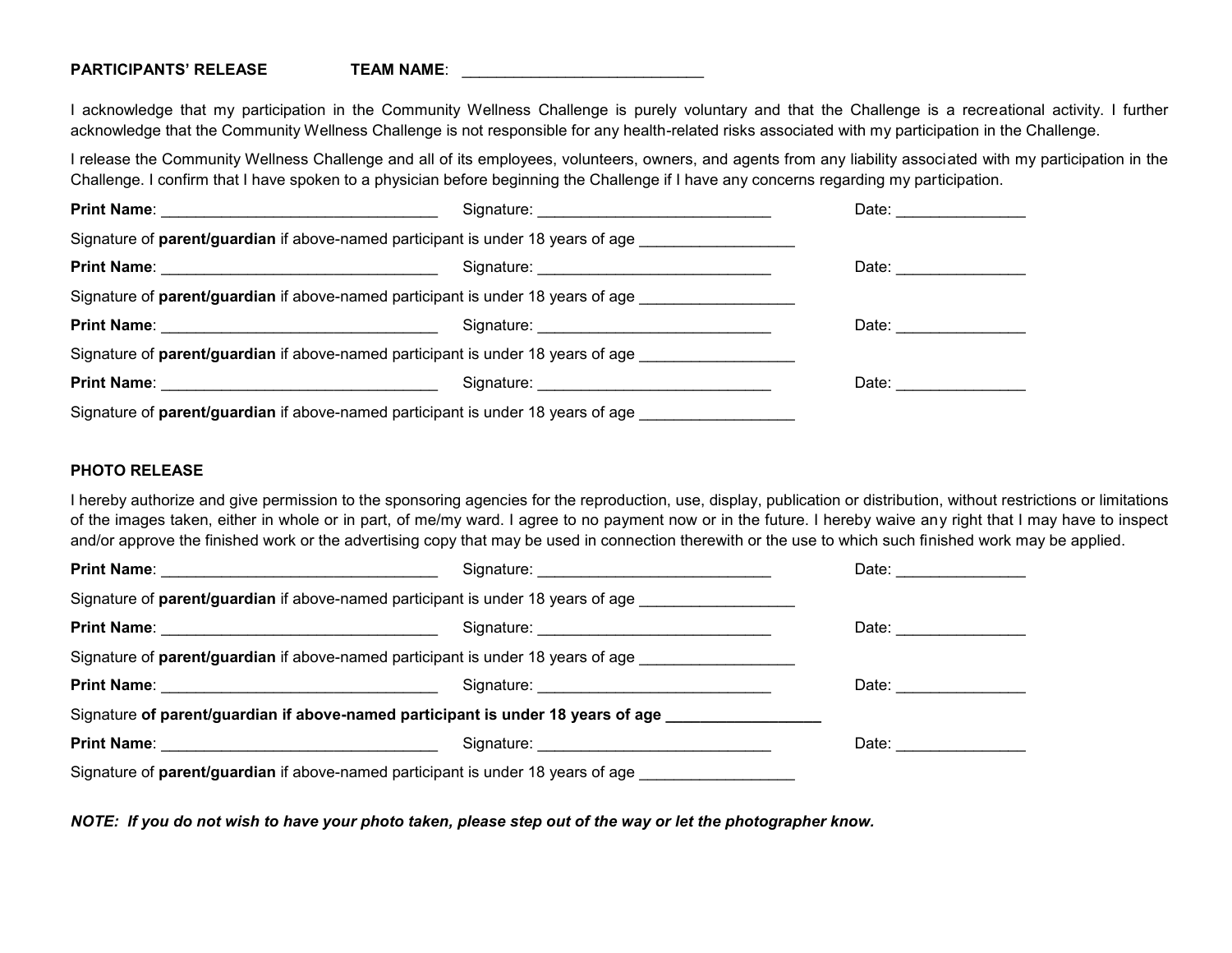#### **High River Community Wellness Challenge 2020**

#### **Feedback Form**

Please have each team member complete this form. Thank you!

Name:

Age:

#### Contact:

Have you noticed improvement in any of these areas since the beginning of the Wellness Challenge?

- **Energy**
- Eating
- □ Sleeping
- **D** Activity
- □ Self Care
- Work/Life Balance
- □ Stress Management
- □ Knowledge about Wellness
- □ Connection to Others
- What was your favorite part of the Wellness Challenge?

How could we make it even better?

Please return this completed form to the Committee by June 9 via email: hrcommunitywellnesschallenge@gmail.com

Thank you for being a part of the 2020 Challenge, and for taking the time to let us know what worked and didn't work.

**We are getting better—together!**

#### **High River Community Wellness Challenge 2020**

Feedback Form

Please have each team member complete this form. Thank you!

Name:

Age:

Contact:

Have you noticed improvement in any of these areas since the beginning of the Wellness Challenge?

- **Energy**
- □ Eating
- □ Sleeping
- □ Activity
- □ Self Care
- Work/life Balance
- □ Stress Management
- □ Knowledge about Wellness
- □ Connection to others

What was your favorite part of the Wellness Challenge?

How could we make it even better?

Please return this completed form to the Committee by June 9 via email: hrcommunitywellnesschallenge@gmail.com

Thank you for being a part of the 2020 Challenge, and for taking the time to let us know what worked and didn't work.

**We are getting better—together!**